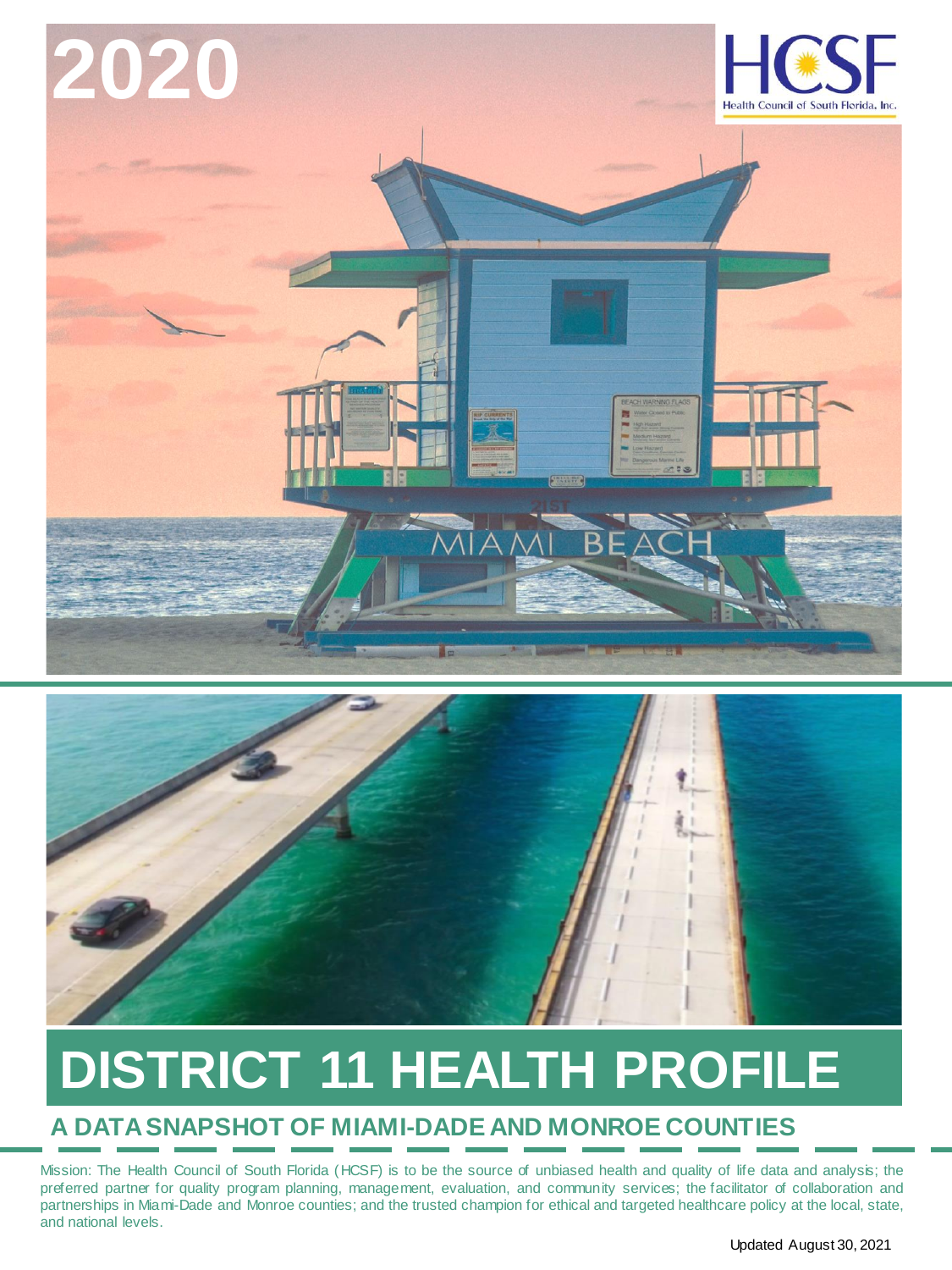### **INTRODUCTION**

The Health Council of South Florida (HCSF) District 11 Health Profile shows key social determinants of health indicators that reflect or contribute to health and wellness in Miami-Dade and Monroe counties. Miami-Dade and Monroe county's health indicators are comparable to other counties, state and national data, hence, Healthy People 2030. However, there are disparities in various health conditions among population or people groups based on race, ethnicity, sex, age, education and income.

Indicators are grouped into eight (8) general sections with an attempt to capture the top ten (10) leading causes of death and high-cost Emergency Department visits for District 11.

- **Population Demographics**
- Social and Economic Indicators
- Health Care Access and Utilization
- Maternal and Child Health
- Crime and Public Safety
- Measures of Health Status (e.g., life expectancy)
- Infectious Diseases (e.g., COVID-19)
- Behavioral and Mental Health

#### *How Is This Information Useful?*

Indicators presented in this report contribute to a comprehensive picture of the health of the community in Miami-Dade and Monroe counties that are relevant and useful to state government and community-based organizations working to make a positive impact on policy or service changes.

# **ABOUT HCSF**

The HCSF is one of eleven local health councils created by S 408.033 to coordinate health services planning across the state. Serving District 11 (Miami-Dade & Monroe Counties), HCSF offers a variety of contracted services. Let our team of experienced and knowledgable staff help you on your next project!

| <b>SERVICES</b>                              | <b>PROGRAMS</b>                                         |
|----------------------------------------------|---------------------------------------------------------|
| Community Health Needs Assessments (CHNAs)   | Ryan White Care Part B: Monroe County                   |
| Hospital Needs Assessments (990 Requirement) | Miami Matters Data Platform                             |
| Customized Health Data Report Cards          | Health Insurance Open Enrollment/Marketplace Assistance |
| Program/Project Evaluation                   | Housing Opportunities for Persons with AIDS (HOWPA)     |
| Data Gathering, Analysis and Reporting       | Miami-Dade Health Action Network (M-DHAN)               |
| Grant Research, Writing and Management       | Healthy West Kendall (Data Dashboard)                   |
| Quality Assurance and Improvement            | Community Connections Program                           |
| Coalition and Partnership Building           | Southeast Florida Cancer Control Collaborative (SFCCC)  |

#### **For questions regarding this report, for more information associated with the additional analysis, or to purchase thefull report, please email the HCSF at healthcouncil@healthcouncil.org**

**Disclaimer:** All data elements included in this report derive from the most recent data available for publication. The inclusion of information prior to 2019 is the result of data being released and published according to different reporting cycles, which usually precedes the current reporting year of this report (2019); such as the quarterly hospital utilization reports published by the Agency for Health Care Administration (fourth quarter 2019 hospital utilization report w ill be available for publication after May 2020). In addition to the information depicted in this report, zip code and GIS mapping analysis for Miami-Dade and Monroe counties could also be conducted for: communicable diseases, demographics, Emergency Department utilization, hospital utilization, household income, leading causes of death, and maternal and infant health indicators.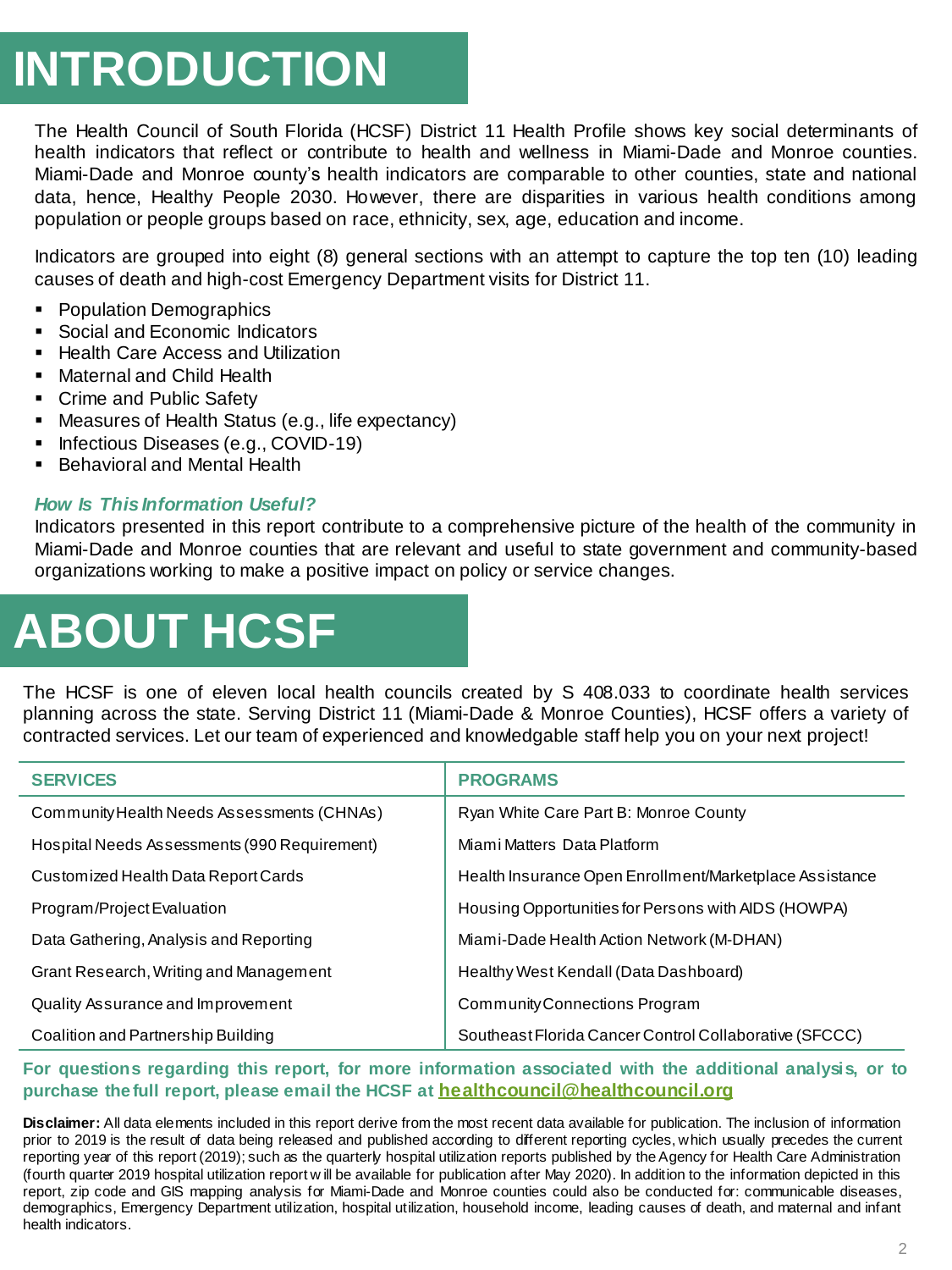|                       | <b>POPULATION1</b>                           | <b>MIAMI-DADE</b> | <b>MONROE</b> | <b>FLORIDA</b> |
|-----------------------|----------------------------------------------|-------------------|---------------|----------------|
|                       | <b>Total Population Estimate</b>             | 2,792,176         | 75,011        | 21,908,282     |
|                       | <b>Black or African-American</b>             | 458,401           | 5,184         | 3,572,369      |
|                       | Hispanic or Latino                           | 1,996,774         | 20,086        | 5,912,122      |
|                       | White                                        | 2,118,455         | 65,341        | 15,877,105     |
|                       | Asians                                       | 42,739            | 1,113         | 645,401        |
|                       | American Indian/Alaskan Native               | 5,836             | 371           | 90,662         |
|                       | Native Hawaiian/Pacific Islander             | 689               | 69            | 16,470         |
| <b>SEX</b>            | Male                                         | 1,356,376         | 38,997        | 10,706,704     |
|                       | Female                                       | 1,435,800         | 36,014        | 11,201,578     |
|                       | >5                                           | 157,522           | 3,368         | 1,170,611      |
|                       | $5 - 20$                                     | 503,928           | 10,025        | 3,925,870      |
| <b>AGE</b>            | $21 - 34$                                    | 510,088           | 11,291        | 3,792,577      |
|                       | 35-64                                        | 1,146,177         | 32,077        | 8,294,834      |
|                       | $65+$                                        | 474,461           | 18,250        | 4,610,505      |
|                       | <b>SOCIAL AND ECONOMICS<sup>2</sup></b>      | <b>MIAMI-DADE</b> | <b>MONROE</b> | <b>FLORIDA</b> |
|                       | High School Diploma or Higher (%)            | 81.4%             | 91.4%         | 88.2%          |
|                       | Median Household Income (\$)                 | \$51,347          | \$70,033      | \$55,660       |
|                       | Persons Below Poverty                        | 426,559           | 7,348         | 2,727,672      |
| Unemployment Rate (%) |                                              | 38.7%             | 41.0%         | 43.8%          |
|                       | <b>ACCESS TO CARE3,4</b>                     | <b>MIAMI-DADE</b> | <b>MONROE</b> | <b>FLORIDA</b> |
|                       | Uninsured - 16 and older (%)                 | 16.3%             | 20.4%         | 13.2%          |
|                       | <b>Medicaid Eligible</b>                     | 796,506           | 11,675        | 4,846,412      |
|                       | <b>MATERNAL AND CHILD HEALTH<sup>5</sup></b> | <b>MIAMI-DADE</b> | <b>MONROE</b> | <b>FLORIDA</b> |
|                       | <b>Total Resident Live Births</b>            | 30,258            | 650           | 220,010        |
|                       | <b>Medicaid Births</b>                       | 46.7%             | 39.9%         | 36.3%          |
|                       | Teen Birth Rate (%)                          | 11.4%             | 12.3%         | 16.2%          |
|                       | Preterm Birth Rate (%)                       | 10.0%             | 8.6%          | 10.6           |
|                       | Low Birthweight (%)                          | 8.2%              | 6.9%          | 8.8%           |
|                       | Cesarean Deliveries (%)                      | 47.0%             | 39.7%         | 36.5%          |
|                       | <b>CRIME AND PUBLIC SAFETY<sup>6</sup></b>   | <b>MIAMI-DADE</b> | <b>MONROE</b> | <b>FLORIDA</b> |
|                       | <b>Total Violent Crimes</b>                  | 13,129            | 297           | 81,092         |
|                       | Homicide Deaths (%)                          | 7.6%              | 1.4%          | 6.7%           |
|                       | Domestic Violence Offenses (Per 100,000)     | 288.3             | 468.2         | 495.1          |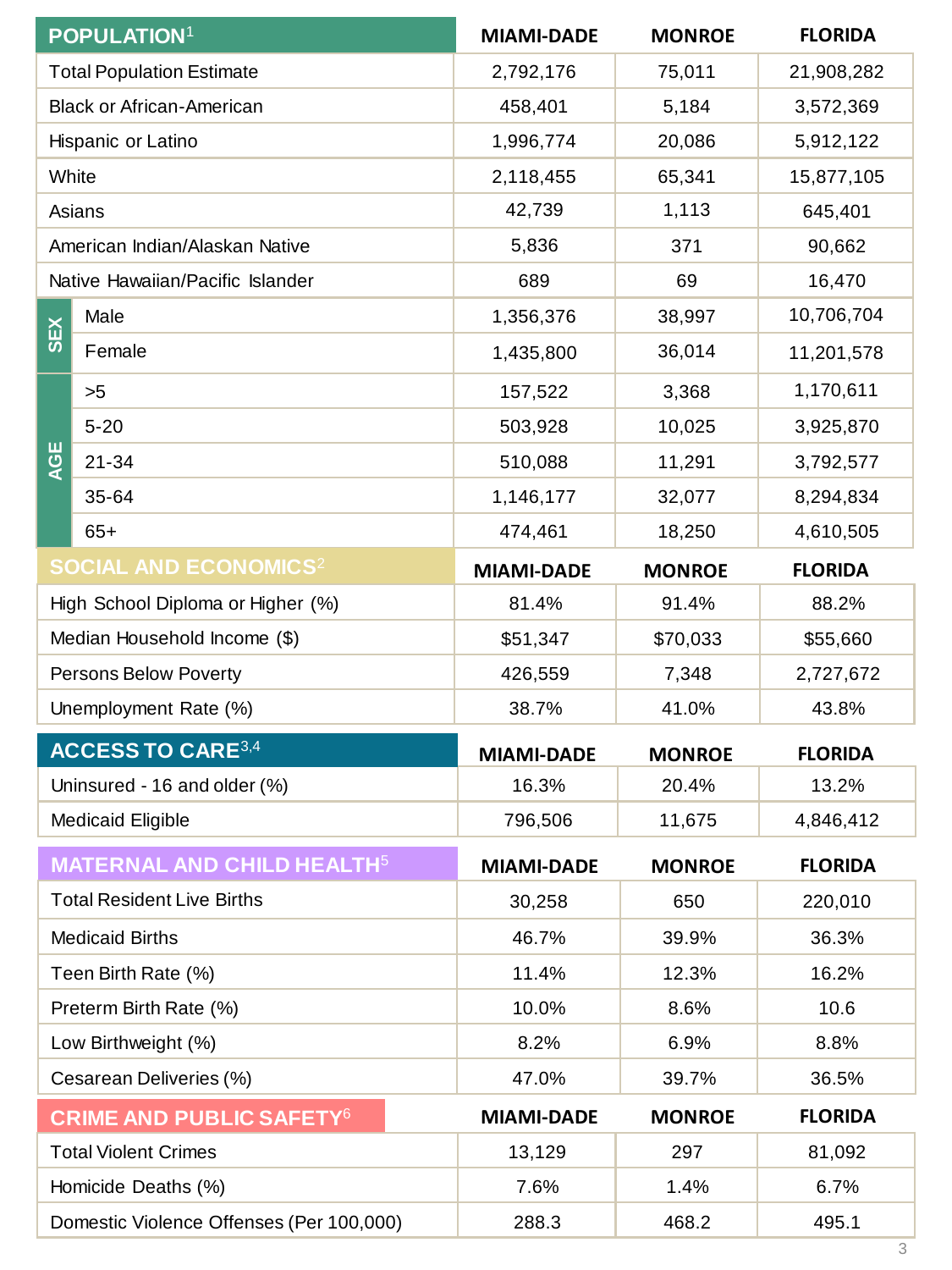| <b>HEALTH CARE ACCESS AND UTILIZATION?</b> | <b>MIAMI-DADE</b> | <b>MONROE</b> | <b>FLORIDA</b> |
|--------------------------------------------|-------------------|---------------|----------------|
| Life Expectancy                            | 82.3%             | 80.0%         | 79.7%          |
| Heart Disease Death Rate (Per 100,000)     | 279               | 256           | 277            |
| Dental ER Visit Rate (Per 100,000)         | 312.2             | 643.7         | 735.2          |
| Mental Health ER Visits (Per 100,000)      | 1080.8            | 905.8         | 1026.6         |
| Unintentional Injury Deaths (Per 100,000)  | 28.3              | 70.5          | 55.5           |
| <b>HIV/AIDS</b> Death Rate                 | 4.7               | 2.0           | 2.8            |
| <b>Infant Death Rate</b>                   | 4.7               | 1.5           | 6.0            |
| <b>INFECTIOUS DISEASES<sup>8, 9</sup></b>  | <b>MIAMI-DADE</b> | <b>MONROE</b> | <b>FLORIDA</b> |
| COVID-19                                   |                   |               |                |
| At least 1 Dose                            | 89.7%             | 80.9%         | 81.4%          |

|                                      | ----  |       | ----- |
|--------------------------------------|-------|-------|-------|
| <b>Fully Vaccinated</b>              | 72.3% | 66.9% | 65.5% |
| New HIV Diagnosis Rate (Per 100,000) | 41.7  | 24.6  | 21.6  |
| <b>Bacterial Infections</b>          | 814.3 | 415.0 | 758.0 |
| Chlamydia                            | 522.5 | 283.9 | 525.5 |

| <b>BEHAVIORAL/MENTAL HEALTH10,11</b>                                                                                                                          |                                                                                                                                                                                                                           |                                                                                                                                                                                                                                                                                                                                                                                                              |  |  |
|---------------------------------------------------------------------------------------------------------------------------------------------------------------|---------------------------------------------------------------------------------------------------------------------------------------------------------------------------------------------------------------------------|--------------------------------------------------------------------------------------------------------------------------------------------------------------------------------------------------------------------------------------------------------------------------------------------------------------------------------------------------------------------------------------------------------------|--|--|
| <b>BABIES BORN WITH NEONATAL</b><br><b>ABSTINENCE SYNDROME</b><br>1,375                                                                                       | <b>OPIOID DEATHS</b><br>4,294                                                                                                                                                                                             | <b>American Adults Report Having</b><br>a Substance Use Disorder, 2019<br>US                                                                                                                                                                                                                                                                                                                                 |  |  |
| <b>UINTENTIONAL NON-FATAL</b><br><b>DRUG OVERDOSE ED VISITS</b><br>33,070                                                                                     | <b>DRUG OVERDOSE</b><br><b>DEATHS</b><br>5,577                                                                                                                                                                            | FL.<br>7.00%<br>7.80%<br>8.00%<br>7.60%<br>7.40%<br>Substance Use Disorder                                                                                                                                                                                                                                                                                                                                   |  |  |
| <b>TOP 10 LEADING CAUSES OF DEATH</b><br>in District 11 and Florida <sup>12</sup><br><b>Heart Disease</b><br>Cancer<br><b>Stroke</b>                          | Barriers to Mental Health Care <sup>13</sup><br>Shortage of mental health providers<br>High cost for treatment<br>Lack of insurance coverage<br>Top 10 ED Visits <sup>14</sup><br>(list of high-cost diseases/conditions) |                                                                                                                                                                                                                                                                                                                                                                                                              |  |  |
| Alzheimer's Disease<br><b>Chronic Lower Respiratory Disease</b><br>Unintentional Injury<br>Suicide<br><b>Diabetes</b><br>Parkinson's<br><b>Kidney Disease</b> | 1.<br>2.<br>3.<br>4.<br>5.<br>6.<br>7.<br>8.<br>9.                                                                                                                                                                        | Symptoms & III-Defined Conditions (unspecified)<br>Injury and Poisoning<br>Diseases of the Digestive System<br><b>Reproductive and Urinary Diseases</b><br>Diseases of the Respiratory System<br>Musculoskeletal System and Connective Tissue<br><b>Circulatory System Diseases</b><br>Pregnancy, Childbirth, and Postpartum<br>Diseases of the Nervous System<br>10. Mental and Behavioral Health Disorders |  |  |
|                                                                                                                                                               |                                                                                                                                                                                                                           |                                                                                                                                                                                                                                                                                                                                                                                                              |  |  |